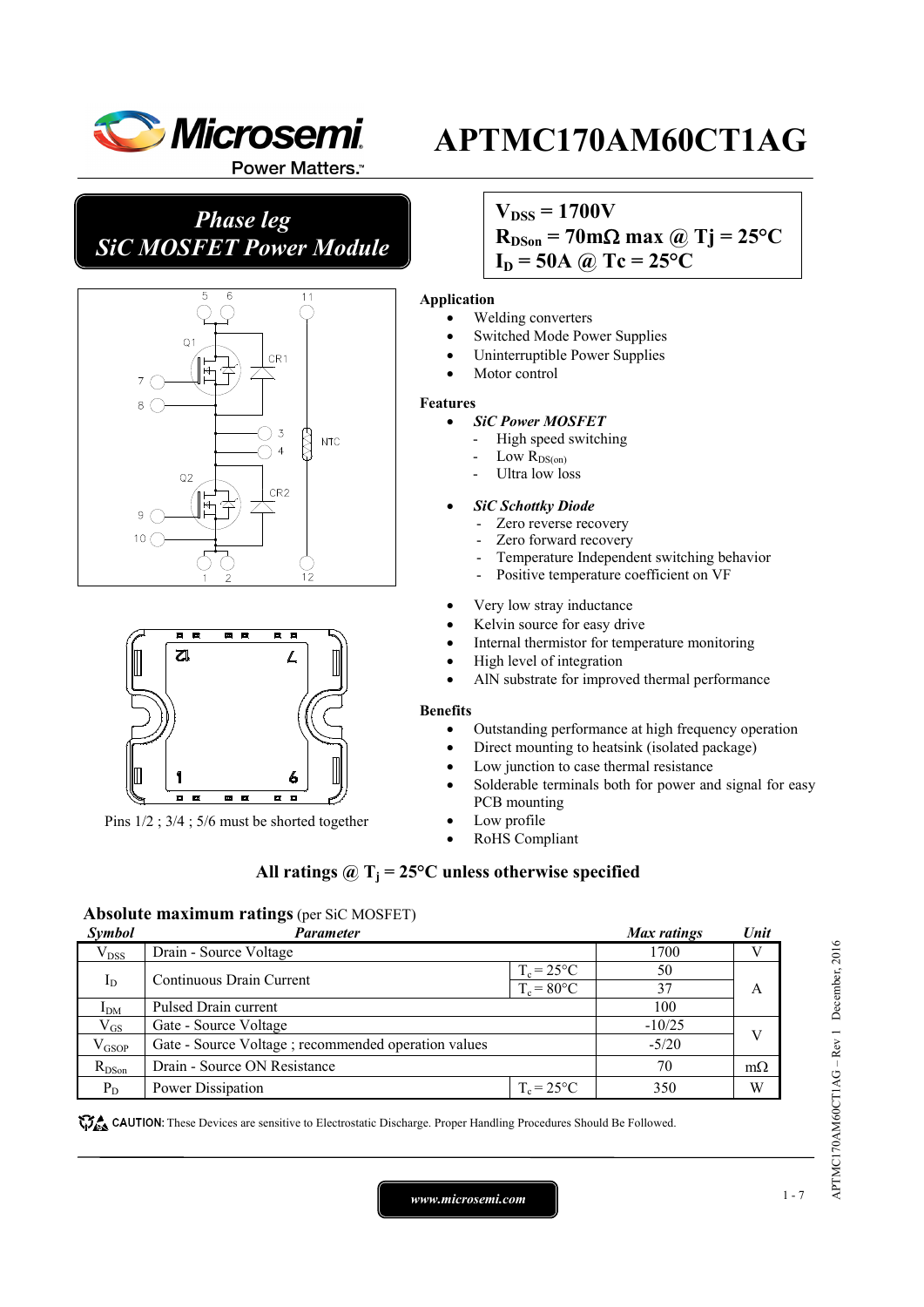

#### Power Matters.<sup>™</sup>

## **Electrical Characteristics** (per SiC MOSFET)

| Symbol       | <i>Characteristic</i>           | <b>Test Conditions</b>           |                     |  |     | Max | Unit      |
|--------------|---------------------------------|----------------------------------|---------------------|--|-----|-----|-----------|
| $I_{DSS}$    | Zero Gate Voltage Drain Current | $V_{GS} = 0V$ , $V_{DS} = 1700V$ |                     |  |     | 100 | μA        |
| $R_{DS(on)}$ | Drain – Source on Resistance    | $V_{GS} = 20V$                   | $T_i = 25^{\circ}C$ |  | 45  | 70  |           |
|              |                                 | $I_D = 50A$                      | $T_i = 150$ °C      |  | 90  |     | $m\Omega$ |
| $V_{GS(th)}$ | Gate Threshold Voltage          | $V_{GS} = V_{DS}$ , $I_D = 18mA$ |                     |  | 2.4 |     |           |
| $I_{GSS}$    | Gate – Source Leakage Current   | $V_{GS} = 20 V$ , $V_{DS} = 0V$  |                     |  |     | 600 | nA        |

## **Dynamic Characteristics** (per SiC MOSFET)

| <i>Symbol</i> | <i><b>Characteristic</b></i>        | <b>Test Conditions</b>                                                                |                | Min | $\mathcal{I}yp$ | <b>Max</b> | Unit               |
|---------------|-------------------------------------|---------------------------------------------------------------------------------------|----------------|-----|-----------------|------------|--------------------|
| $C_{iss}$     | Input Capacitance                   | $V_{GS} = 0V$                                                                         |                |     | 3672            |            |                    |
| $C_{\rm oss}$ | <b>Output Capacitance</b>           | $V_{DS} = 1000V$                                                                      |                |     | 171             |            | pF                 |
| $C_{\rm rss}$ | Reverse Transfer Capacitance        | $f = 1MHz$                                                                            |                |     | $\overline{7}$  |            |                    |
| $Q_{\rm g}$   | Total gate Charge                   | $V_{GS} = -5/+20V$                                                                    |                |     | 190             |            |                    |
| $Q_{gs}$      | Gate – Source Charge                | $V_{Bus} = 900V$                                                                      |                |     | 37              |            | nC                 |
| $Q_{gd}$      | Gate – Drain Charge                 | $I_D = 50A$                                                                           |                |     | 70              |            |                    |
| $T_{d(on)}$   | Turn-on Delay Time                  |                                                                                       |                |     | 105             |            |                    |
| $T_r$         | Rise Time                           | $V_{GS} = -5/+20V$<br>$V_{Bus} = 900V$<br>$I_D = 50A$<br>$R_{\text{Gext}} = 20\Omega$ |                |     | 75              |            | ns                 |
| $T_{d(off)}$  | Turn-off Delay Time                 |                                                                                       |                |     | 210             |            |                    |
| $T_f$         | Fall Time                           |                                                                                       |                |     | 55              |            |                    |
| $E_{on}$      | Turn on Energy                      | <b>Inductive Switching</b><br>$V_{GS} = -5/+20V$<br>$V_{Bus} = 900V$                  | $T_i = 150$ °C |     | 2.2             |            | mJ                 |
| $E_{\rm off}$ | Turn off Energy                     | $I_D = 50A$<br>$R_{\text{Gext}} = 20\Omega$                                           | $T_i = 150$ °C |     | 1.5             |            |                    |
| $R_{Gint}$    | Internal gate resistance            |                                                                                       |                |     | 1.3             |            | Ω                  |
| $R_{thJC}$    | Junction to Case Thermal Resistance |                                                                                       |                |     |                 | 0.36       | $\rm ^{\circ} C/W$ |

## **Body diode ratings and characteristics** (per SiC MOSFET)

|                 | Symbol Characteristic    | <b>Test Conditions</b>                                                    |                     | Min | ľvv | <b>Max</b> | Unit         |
|-----------------|--------------------------|---------------------------------------------------------------------------|---------------------|-----|-----|------------|--------------|
| $V_{SD}$        | Diode Forward Voltage    | $V_{GS}$ = -5V                                                            | $T_i = 25^{\circ}C$ |     | 4.1 |            | $\mathbf{V}$ |
|                 |                          | $I_{SD}$ = 25A                                                            | $T_i = 150$ °C      |     | 3.6 |            |              |
| $t_{rr}$        | Reverse Recovery Time    | $I_{SD} = 50A$ ; $V_{GS} = -5V$<br>$V_R = 900V$ ; $di_F/dt = 1400A/\mu s$ |                     |     | 70  |            | ns           |
| $\rm Q_{rr}$    | Reverse Recovery Charge  |                                                                           |                     |     | 530 |            | nC           |
| 1 <sub>rr</sub> | Reverse Recovery Current |                                                                           |                     |     | 14  |            |              |

*www.microsemi.com* 2-7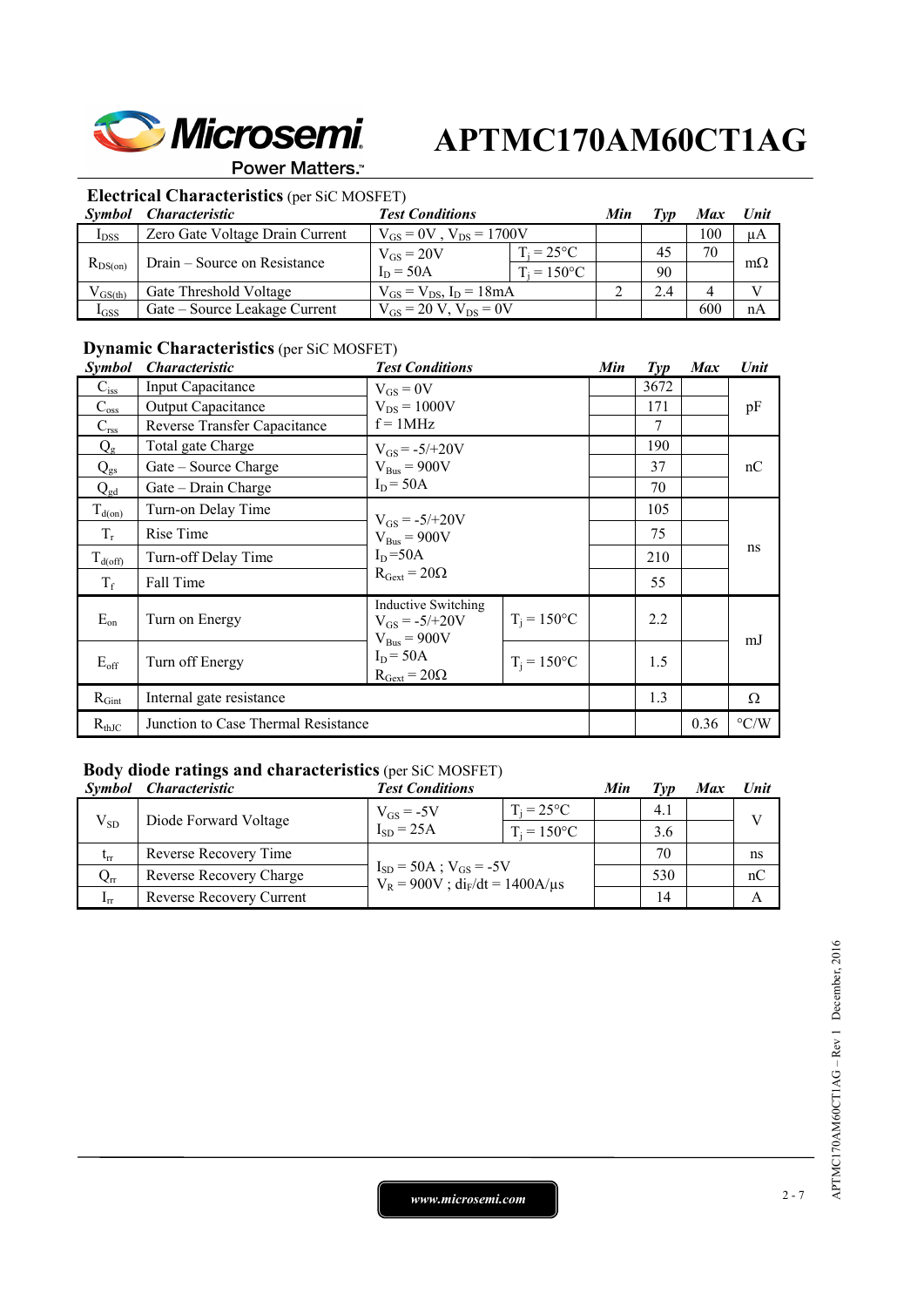

**Power Matters.**"

### **SiC schottky diode ratings and characteristics** (per SiC diode)

| <b>Symbol</b> | <b>Characteristic</b>               | <b>Test Conditions</b>                                 |                     | Min | $Typ$ | <b>Max</b>     | Unit               |     |
|---------------|-------------------------------------|--------------------------------------------------------|---------------------|-----|-------|----------------|--------------------|-----|
| $V_{RRM}$     | Peak Repetitive Reverse Voltage     |                                                        |                     |     |       | 1700           | V                  |     |
|               |                                     | $T_i = 25^{\circ}C$<br>$V_R = 1700V$<br>$T_i = 175$ °C |                     |     | 20    | 100            |                    |     |
| $I_{RRM}$     | Reverse Leakage Current             |                                                        |                     |     |       |                | 100                | 400 |
| $I_F$         | DC Forward Current                  |                                                        | $Tc = 125^{\circ}C$ |     | 25    |                | A                  |     |
| $V_{\rm F}$   |                                     | $T_i = 25$ °C<br>$I_F = 25A$<br>Diode Forward Voltage  |                     |     | 1.8   | 2              | V                  |     |
|               |                                     |                                                        | $T_i = 175$ °C      |     | 3.2   | $\overline{4}$ |                    |     |
| $Q_{C}$       | <b>Total Capacitive Charge</b>      | $I_F = 25A$ , $V_R = 1700V$<br>$di/dt = 400A/\mu s$    |                     |     | 170   |                | nC                 |     |
| C             | Total Capacitance                   | $f = 1$ MHz, $V_R = 200V$                              |                     |     | 200   |                | pF                 |     |
|               |                                     | $f = 1$ MHz, $V_R = 400V$                              |                     |     | 140   |                |                    |     |
| $R_{thJC}$    | Junction to Case Thermal Resistance |                                                        |                     |     |       | 0.48           | $\rm ^{\circ} C/W$ |     |

### **Temperature sensor NTC** (see application note APT0406 on www.microsemi.com).

| <b>Symbol</b>          | <i>Characteristic</i>    |                | Min | $T_{VD}$ | <b>Max</b> | <b>Unit</b>   |
|------------------------|--------------------------|----------------|-----|----------|------------|---------------|
| $R_{25}$               | Resistance $\omega$ 25°C |                |     | 50       |            | kΩ            |
| $\Delta R_{25}/R_{25}$ |                          |                |     |          |            | $\frac{0}{0}$ |
| $B_{25/85}$            | $T_{25}$ = 298.15 K      |                |     | 3952     |            |               |
| $\Delta B/B$           |                          | $T_c = 100$ °C |     |          |            | $\frac{0}{0}$ |

$$
R_T = \frac{R_{25}}{\exp\left[B_{25/85}\left(\frac{1}{T_{25}} - \frac{1}{T}\right)\right]}
$$
 T: Thermistor temperature

### **Thermal and package characteristics**

|             | Symbol Characteristic                                               |             |                   | Min   | <b>Max</b>   | Unit            |
|-------------|---------------------------------------------------------------------|-------------|-------------------|-------|--------------|-----------------|
| $V_{ISOL}$  | RMS Isolation Voltage, any terminal to case $t = 1$ min, $50/60$ Hz |             |                   | 4000  |              |                 |
|             | Operating junction temperature range                                |             | <b>SiC MOSFET</b> |       | 150          |                 |
| $T_{\rm L}$ |                                                                     |             | SiC diode         | $-40$ | 175          |                 |
| $T_{JOP}$   | Recommended junction temperature under switching conditions         |             |                   |       | $TI$ max -25 | $\rm ^{\circ}C$ |
| $T_{STG}$   | <b>Storage Temperature Range</b>                                    |             |                   |       | 125          |                 |
| $T_{\rm C}$ | <b>Operating Case Temperature</b>                                   |             |                   |       |              |                 |
| Torque      | Mounting torque                                                     | To heatsink | M4                |       |              | N.m             |
| Wt          | Package Weight                                                      |             |                   |       | 80           | g               |

*www.microsemi.com* 3-7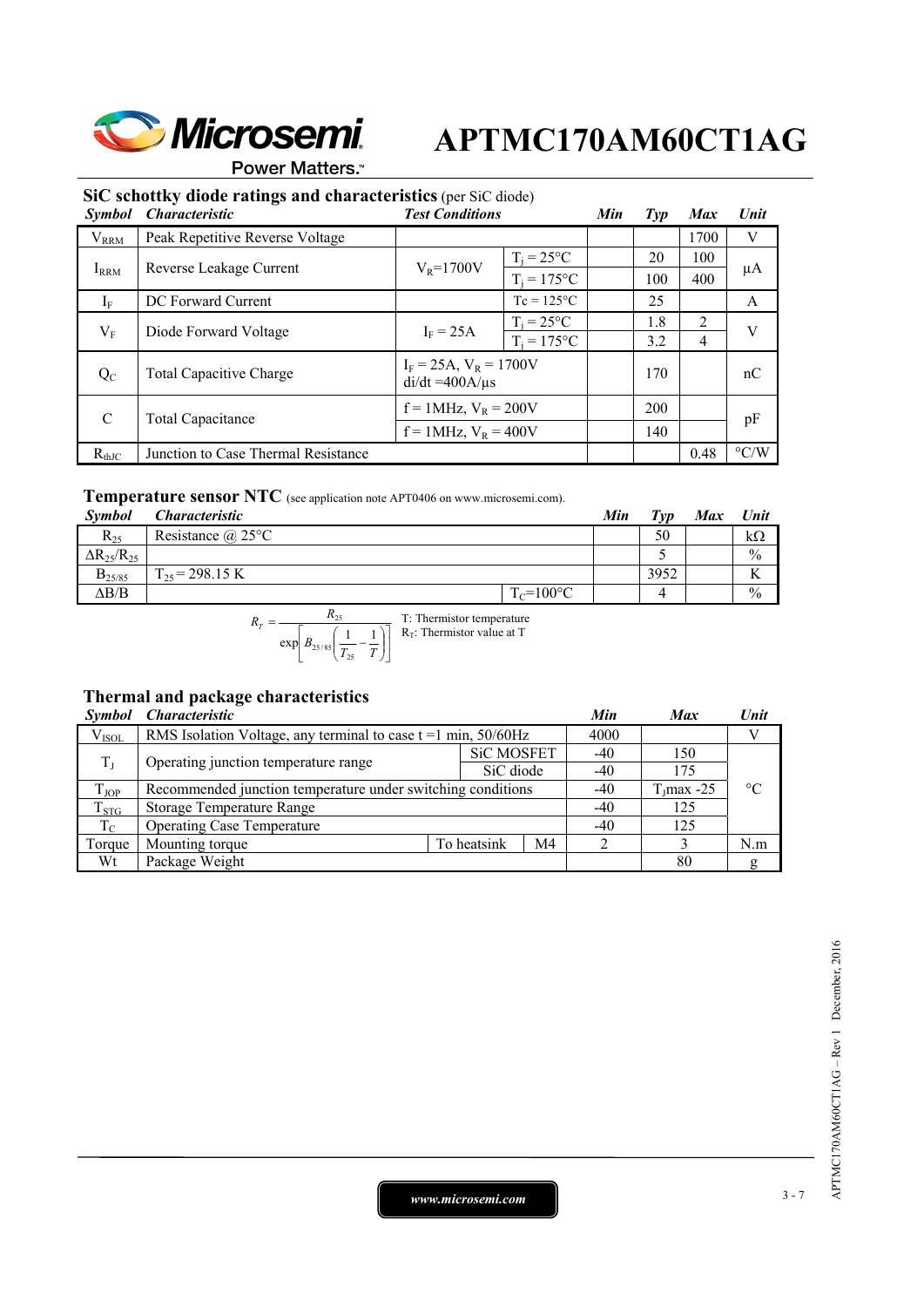

Package outline (dimensions in mm)



See application note 1904 - Mounting Instructions for SP1 Power Modules on www.microsemi.com

### **Typical SiC diode Performance Curve**



**Maximum Effective Transient Thermal Impedance, Junction to Case vs Pulse Duration**

*www.microsemi.com* 4-7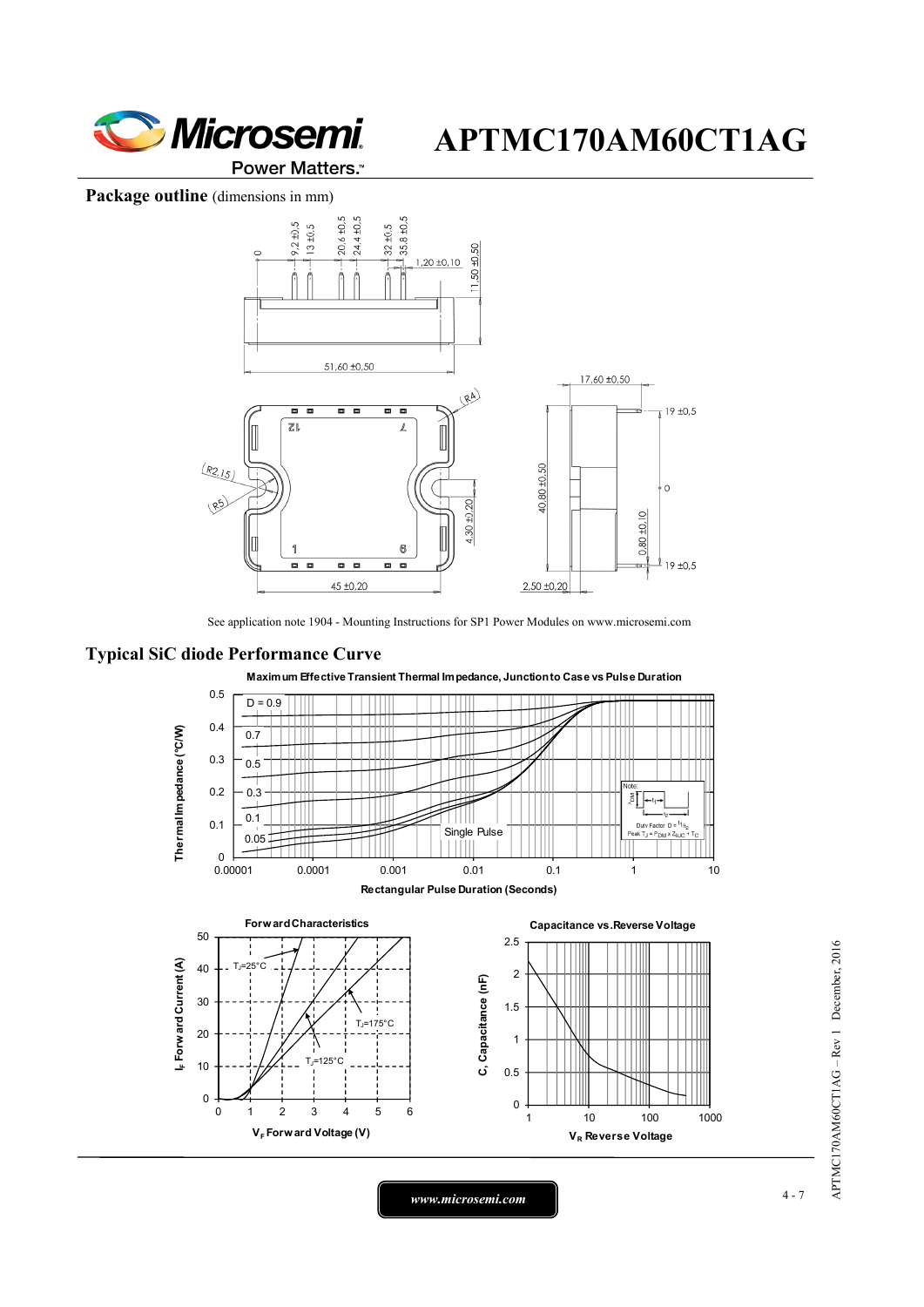

Power Matters.<sup>™</sup>

#### **Typical SiC MOSFET Performance Curve**



0.4 Thermallm pedance (°C/W) **Thermal Impedance (°C/W)** 0.35  $D = 0.9$ 0.3 0.7 0.25 0.5 0.2 0.15 0.3 δĪ  $-t_1$ 0.1  $0.1$ 0.05  $\frac{0.05}{0.05}$  Single Pulse Duty Factor  $D = {t_1}_{t_2}$ <br>Peak T<sub>J</sub> = P<sub>DM</sub> x Z<sub>θJC</sub>  $-$ <br>0.00001 0.00001 0.0001 0.001 0.01 0.1 1 10 **rectangular Pulse Duration (Seconds)**

APTMC170AM60CT1AG - Rev 1 December, 2016 APTMC170AM60CT1AG – Rev 1 December, 2016

*www.microsemi.com* 5-7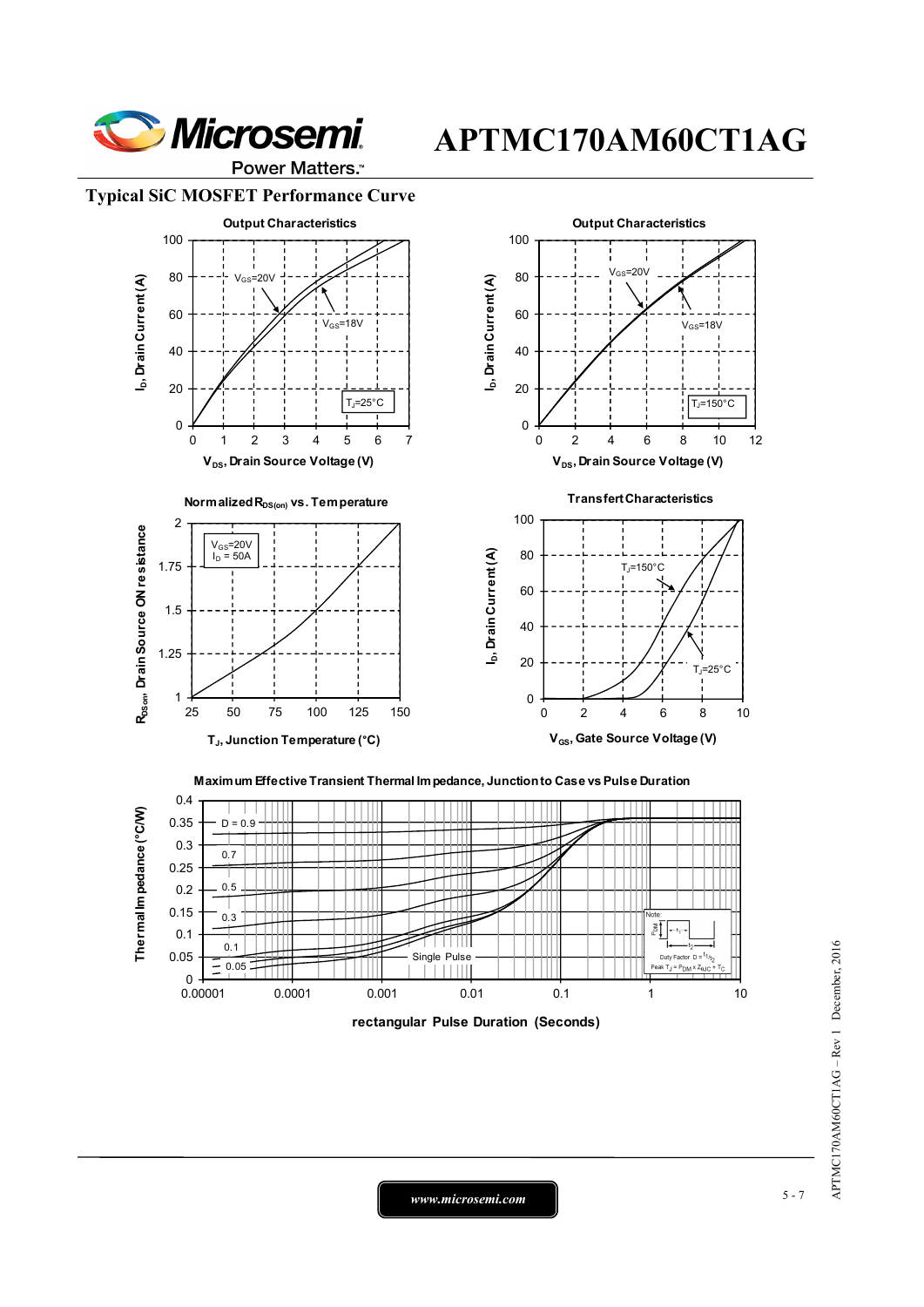











**Gate charge characteristics**





*www.microsemi.com* 6-7